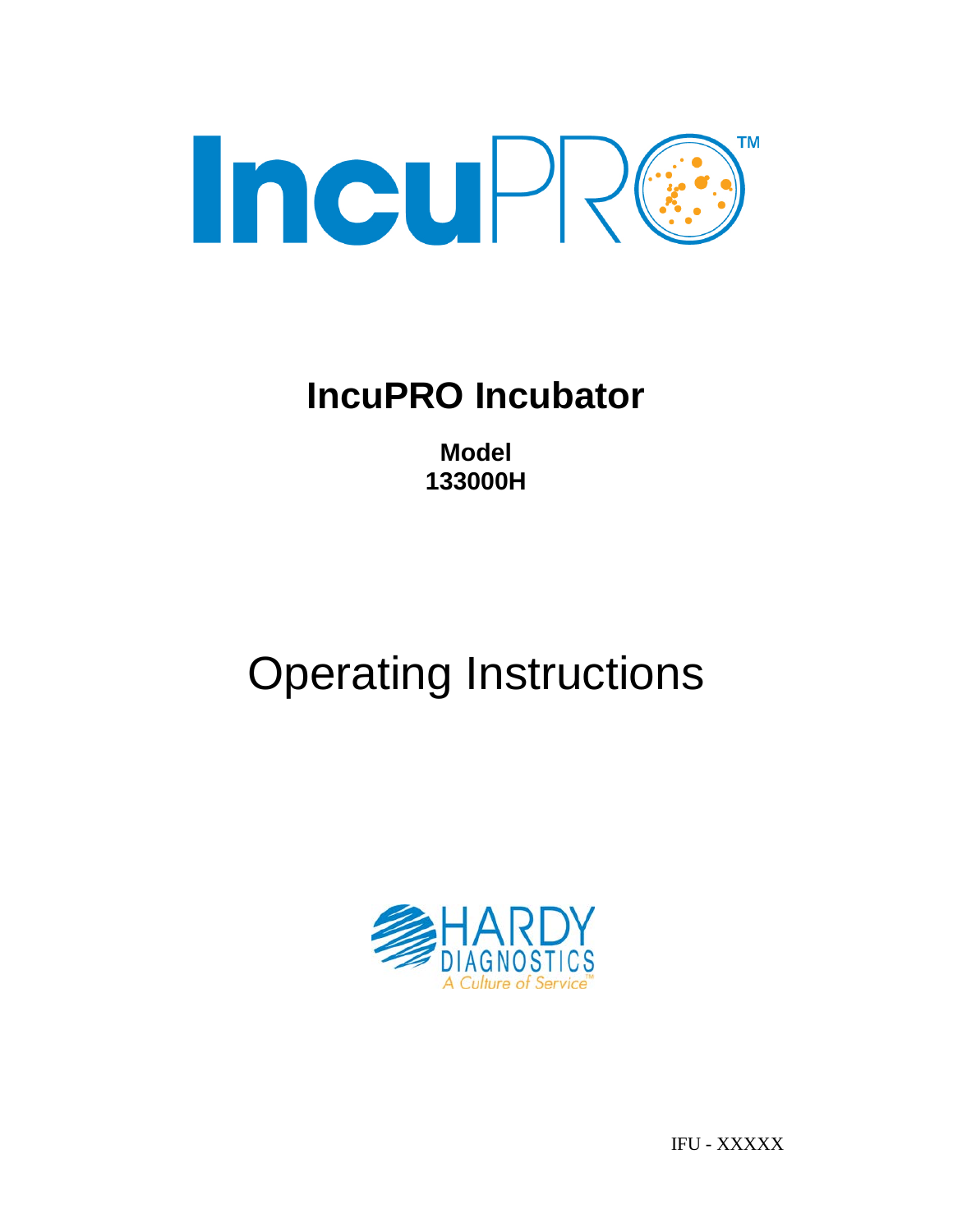## **CONTENTS**

| 1.0 |  |
|-----|--|
| 2.0 |  |
| 3.0 |  |
|     |  |
|     |  |
| 5.0 |  |
| 6.0 |  |
| 7.0 |  |
| 8.0 |  |
|     |  |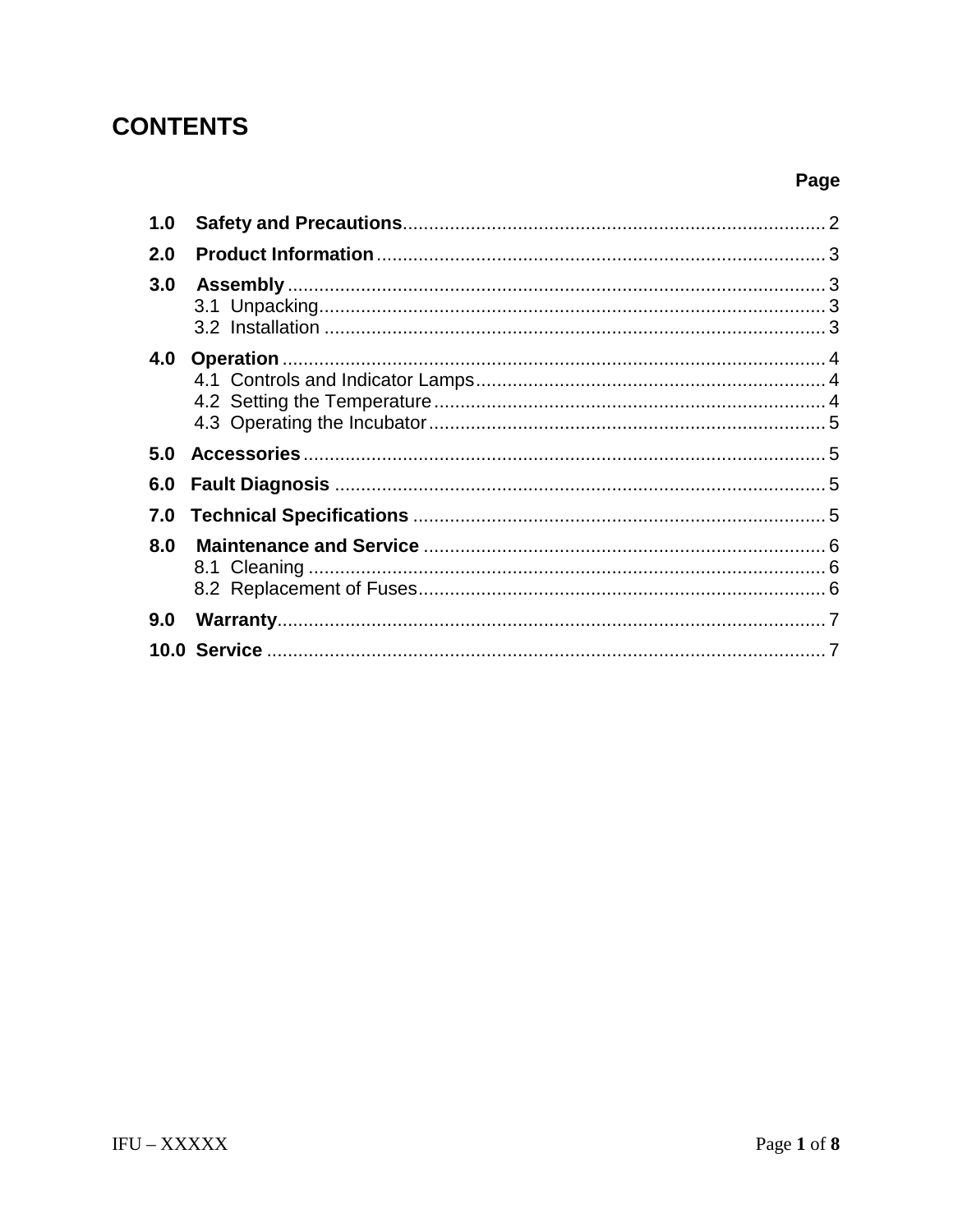## **1.0 Safety and Precautions**

#### **The following symbols marked on the equipment mean:**



Caution: Read these operating instructions fully before use and pay particular attention to sections containing this symbol.

Attention: Suivre attentivement les instructions avant l'usage et prêtez une attention particulière aux sections comportant ce symbole.



Caution: Surfaces can become hot during use.

Attention: Les surfaces peuvent devenir brûlantes pendent l'usage.

#### **Always observe the following safety precautions:**

- Use only as specified by the operating instructions. After transport or storage in humid conditions, dry out the unit before connecting it to the supply voltage. During the drying out period, the intrinsic protection may be impaired.
- Connect only to a power supply with a voltage corresponding to that on the serial number label.
- Connect only to a power supply that provides a safety ground terminal.
- Before moving, disconnect at the power supply socket. Do not remove the plug from the rear of the unit.
- Do not check the temperature by touch, but instead use the temperature display.
- To reduce the risk of eye injury during high temperature operation, use safety goggles or eyeglasses.
- Do not touch surfaces that become hot during high temperature operation.
- Ensure that the operating temperature is less than the maximum operating temperature of your sample material.
- Ensure that the power switch is easily accessible during use.
- If liquid is spilled inside the unit, disconnect it from the power supply and have it checked by a competent technician.
- It is the user's responsibility to carry out appropriate decontamination if hazardous material is spilled on or inside the equipment.
- This product must be used with a UL Listed / CSA Certified power supply cord rated for a minimum temperature of 90˚C.
- If the equipment is used in a manner not specified by the manufacturer, the protection provided by the equipment may be impaired.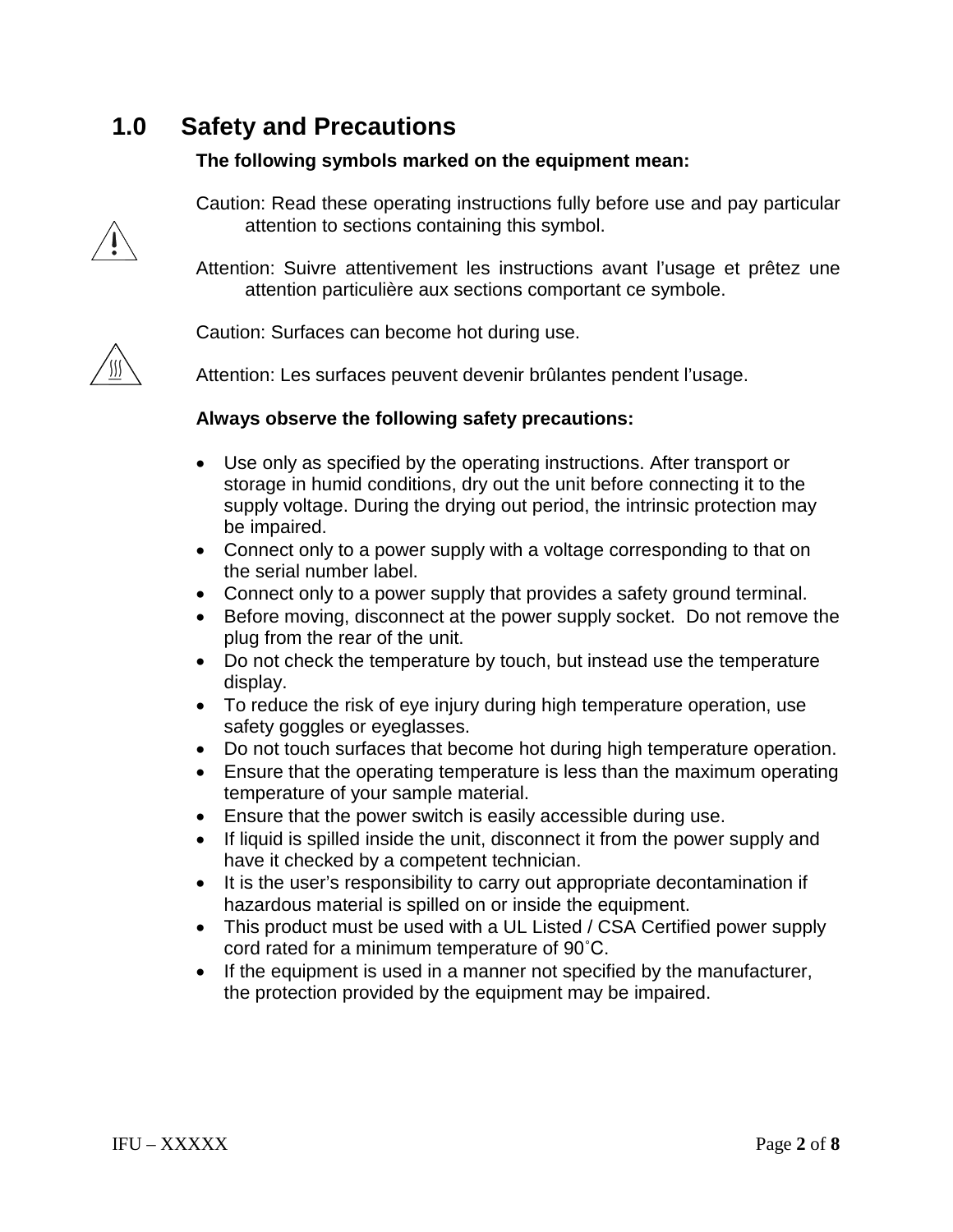## **2.0 Product Information**

The Hardy IncuPRO Incubators are designed for laboratories and clinics that require contemporary styling, accuracy, and economy in a basic incubator package. The incubator uses a dial controlled thermostat and has the added features of a digital temperature display and a double walled chamber door. The incubator has a chamber volume of 0.8 cu. ft. (0.02 cu.m) and a chamber temperature range of ambient +5**˚**C to 60˚C. The incubator has a chamber uniformity of +/- 1**˚**C at 37**˚**C within the bounds of the shelf area.

## **3.0 Assembly**

#### 3.1 **Unpacking**

Remove packing materials carefully, and retain for future shipment or storage of the unit. Inspect for damage. Report all shipping damage to the carrier immediately. Shipping damage is covered by the carrier and repair/replacement for shipping damages must be coordinated through the carrier. Complete and return the Warranty Registration Card. Packs should contain:

- 133000H Incubator
- Power Line Cord
- Operating Instructions
- Two Shelves
- Eight Shelf Brackets

#### 3.2 **Installation**

Place the Incubator on a flat and stable surface, preferably away from drafts. Ensure that the surface on which the unit is placed will withstand the radiated heat produced by typical laboratory incubators. Fit the power line cord into the IEC power socket on the rear of the unit. Plug power cord into a power supply that matches the voltage listed on the serial number label on the rear of the unit.

Insert the wire rack shelves at the desired heights. Refer to the sketch below for proper shelf bracket installation.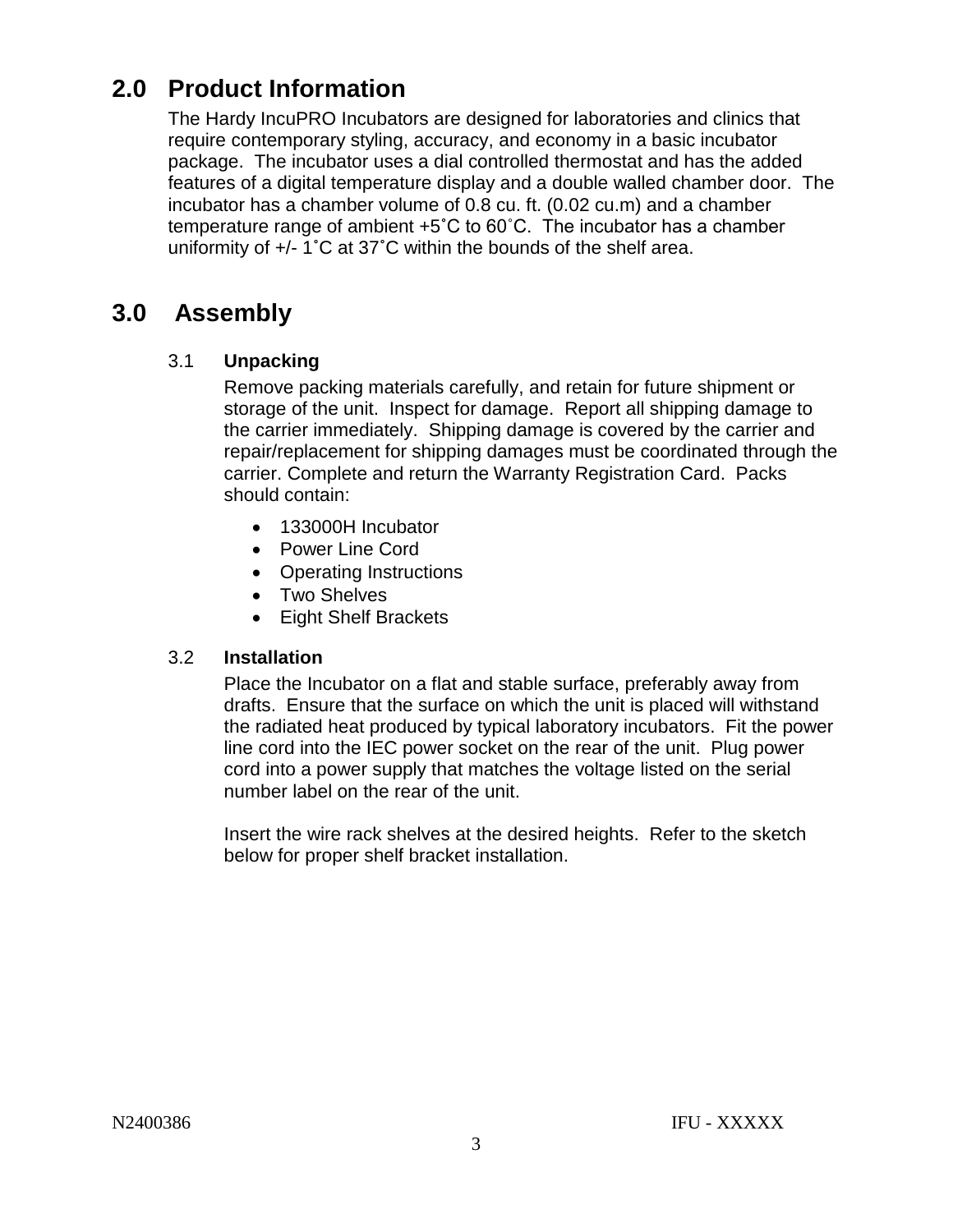

## **4.0 Operation**

#### 4.1 **Controls and Indicator Lamps (see Figure below)**

The power switch controls power to the unit.

The temperature display shows the chamber temperature in degrees Celsius.

The heater lamp indicates when the heater is operating.

The temperature adjust knob is used to control the chamber temperature.



#### 4.2 **Setting the Temperature**

Use the temperature adjust knob to set the desired temperature. The knob is rotated clockwise to increase the chamber temperature and counter-clockwise to decrease the chamber temperature.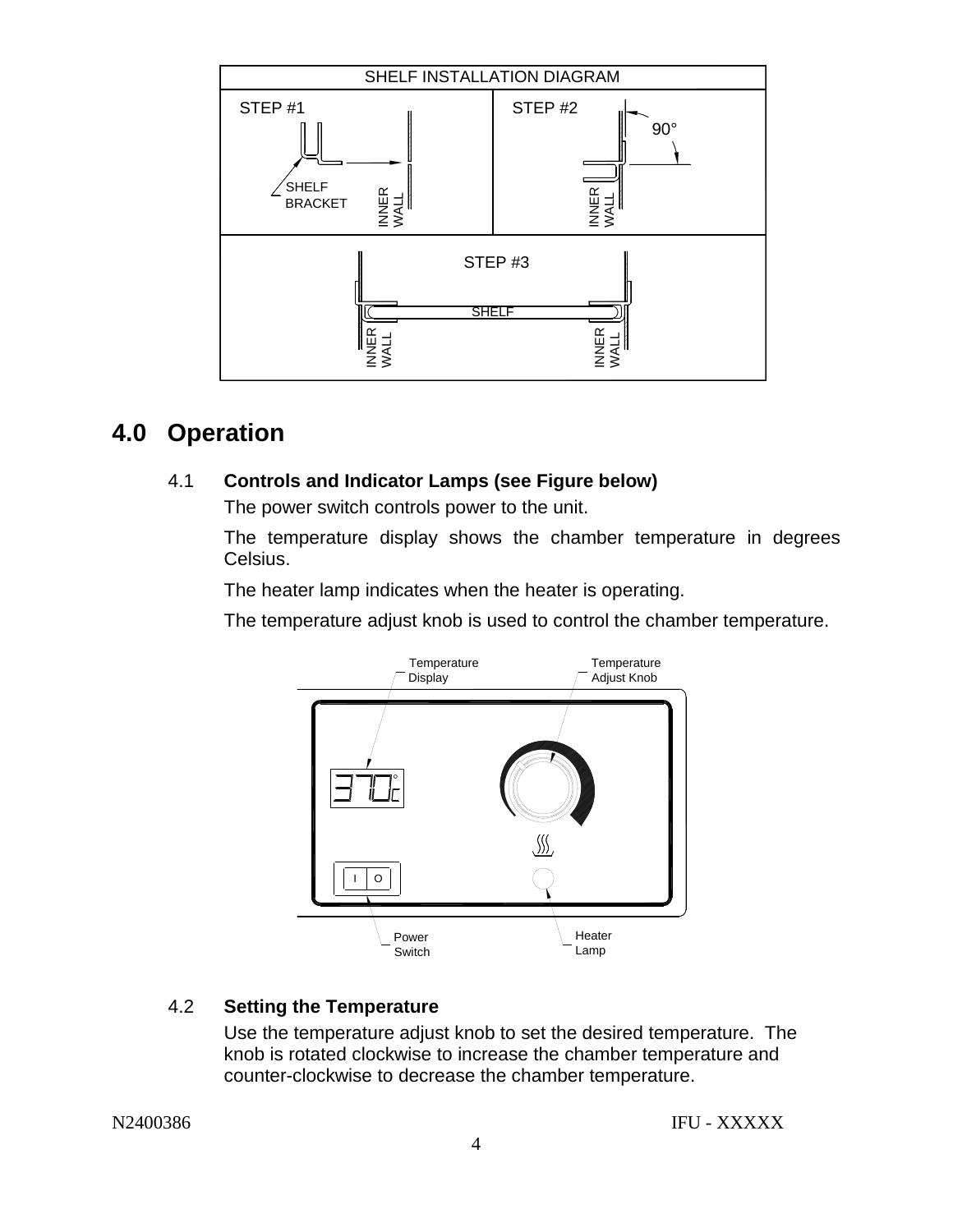#### 4.3 **Operating the Incubator**

To turn the incubator on, switch the power switch to the on (I) position. Set the desired chamber temperature. The heater lamp will illuminate and remain lit until the chamber reaches the set temperature. After reaching the set temperature, the heater lamp will cycle on and off with heater operation. Allow a 60 minute chamber temperature equilibration when starting the incubator from a cold start. Allow at least 15 minutes for the re-equilibration when changing temperatures. To turn the incubator off, switch the power switch to the off (O) position. If the temperature adjust knob is not moved when the incubator is powered down, the incubator will return to its previously set temperature upon restart.

## **5.0 Accessories**

- 5.1 Removable Shelf Catalog Number C1902053
- 5.2 Shelf Bracket Catalog Number A1903208

## **6.0 Fault Diagnosis**

| Symptom<br>1. Unit does not operate                      | <b>Possible Cause</b><br>a. Unit not switched on<br>b. Unit not plugged into<br>power supply | <b>Action Required</b><br>a. Switch on<br>b. Plug in, switch on                                                |
|----------------------------------------------------------|----------------------------------------------------------------------------------------------|----------------------------------------------------------------------------------------------------------------|
|                                                          | c. Fuses blown<br>d. Power supply failure                                                    | c. Replace fuses per 8.2<br>d. Check that other<br>electrical appliances on<br>the same circuit are<br>working |
| 2. Chamber temperature<br>does not rise when<br>expected | a. Actual temperature is<br>higher than set<br>temperature                                   | a. Check set temperature                                                                                       |
|                                                          | b. Temperature control<br>circuit fault                                                      | b. Have unit checked by<br>competent person                                                                    |
| 3. Temperature continues<br>to rise when not<br>expected | a. Actual temperature is<br>lower than set<br>temperature                                    | a. Check set temperature                                                                                       |
|                                                          | b. Temperature control                                                                       | b. Have unit checked by                                                                                        |

## **7.0 Technical Specifications**

N2400386 IFU - XXXXX This equipment is intended for indoor use and will meet its performance figures within the ambient temperature range of 10°C to 35°C, with maximum relative

competent person

circuit fault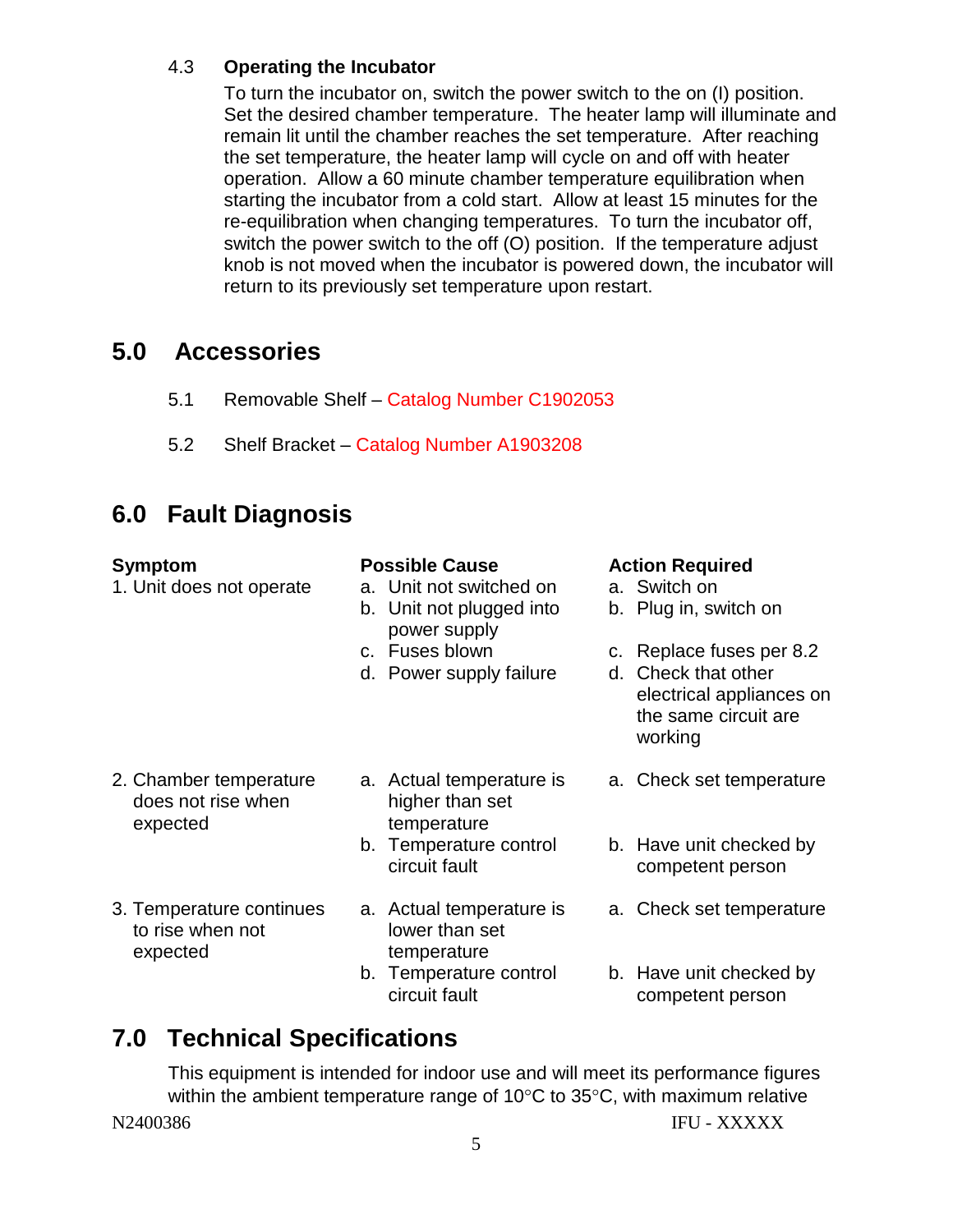humidity of 80% (non-condensing).Installation Category II (transient voltages). Pollution Degree 2 in accordance with IEC 664. Suitable for operation at altitudes of up to 6500 feet.

#### **Specifications:**

| Temperature Range:                     | (Ambient $+5^{\circ}$ C) to 60 $^{\circ}$ C |
|----------------------------------------|---------------------------------------------|
| <b>Temperature Uniformity:</b>         | $+/- 1$ °C at 37°C                          |
| <b>Temperature Display Resolution:</b> | $0.1^{\circ}$ C                             |
| <b>Supply Voltage Range:</b>           | 120V +/- 10%, 50/60 Hz                      |
| Power Rating:                          | Model 133000H: 90W                          |

## **8.0 Maintenance and Service**

The IncuPRO is designed to comply with IEC1010-1. No routine maintenance is required. There are no user serviceable parts in this product. There are no additional parts that are required to be examined or supplied by Hardy Diagnostics.

#### 8.1 **Cleaning**

Disengage power cord prior to cleaning. If a spill occurs, use appropriate clean up procedures as required for radiation or biohazard control. The outer casing may be cleaned with water and a damp cloth. Do not submerge or immerse the Incubator in water. Before using any cleaning or decontamination method except those recommended by the manufacturer, users should check that the proposed method would not damage the equipment.

#### 8.2 **Replacement of Fuses**

There are two supply fuses located in the fuse drawer. To change the fuses:

- Turn power switch to the off position
- Disconnect the unit from the power supply
- Remove the line cord from the power entry module on the back of the unit
- Pull back on the fuse drawer (see sketch below)
- Pull out the fuse drawer
- Check and replace with the correct fuses if necessary. The fuses should be 5mm x 20mm quick acting, rated 250V. Model 133000H (115 V AC): 1AF.
- Push the fuse drawer back in. Reconnect unit to power supply.